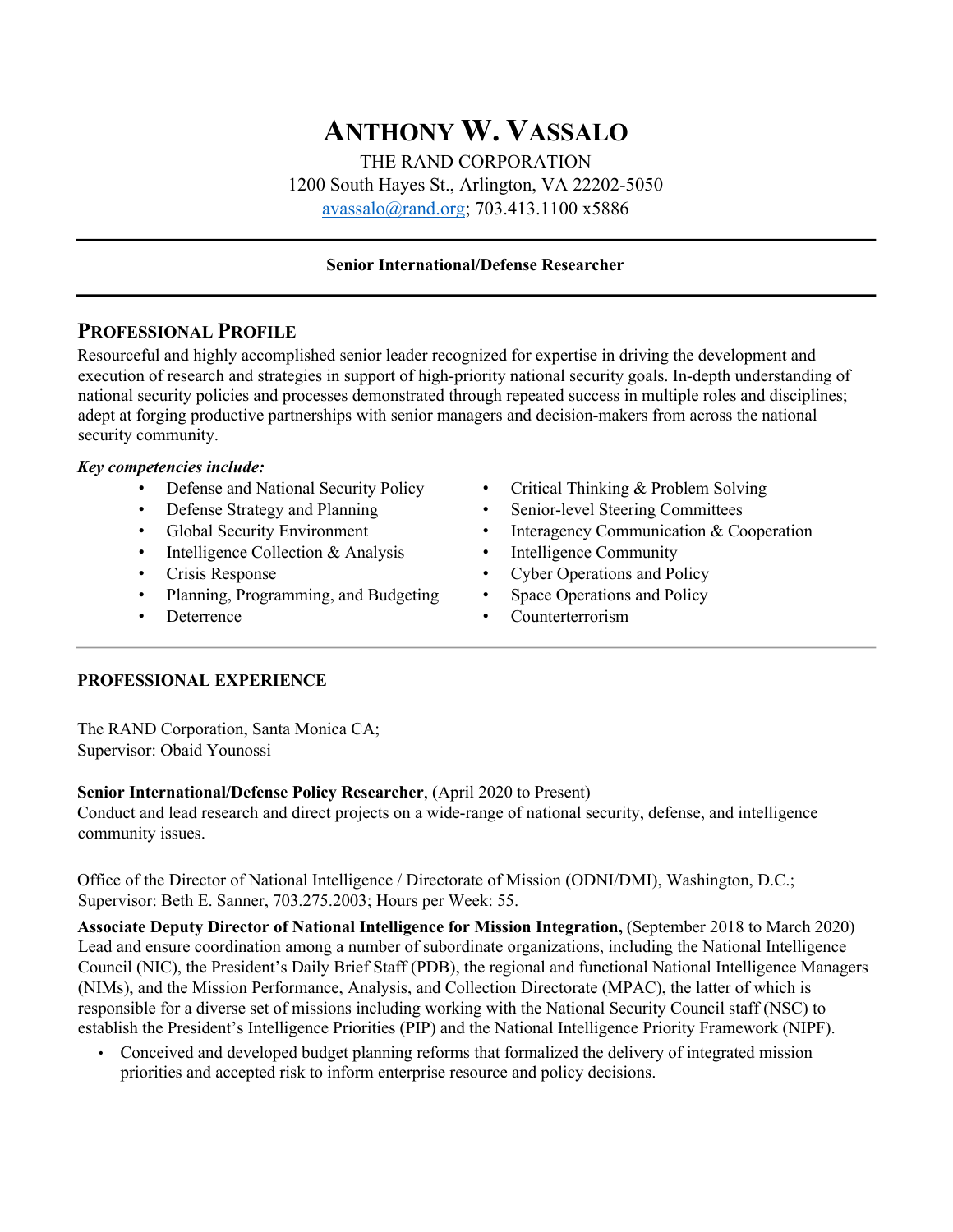- Ensured the delivery of timely, objective, accurate, and relevant intelligence to senior policymakers and warfighters.
- Served as the D/DNI's principal advisor on all aspects of intelligence.
- Provided the voice of mission to inform collection-related decisions and champion integrated collection capabilities to improve the enterprise's ability to close critical intelligence gaps.
- Directed and oversaw reform of Joint Hard Target Strategies, resulting in increased efficiency, effectiveness, and oversight.
- Planned, directed, and oversaw transformation and realignment of Directorate.

Office of the Director of National Intelligence / Directorate of Mission (ODNI/DMI), Washington, D.C.; Supervisor: Edward M. Gistaro, 703.275.2003; Hours per Week: 55.

## **Chairman, National Intelligence Management Council** (October 2015 to September 2018)

Vice Chairman, National Intelligence Management Council (September 2014 to October 2015)

Oversee, coordinate, prioritize, and de-conflict across and among the National Intelligence Managers, each the senior Intelligence Community representative responsible for coordinating and integrating all aspects of analysis, collection, counterintelligence, resources and other activities for a designated region (e.g., Russia, East Asia, etc.) or topic (e.g., Cyber, Space and Technical Intelligence) in support of policymakers and warfighters. Serve as a member of the Directorate of Intelligence Integration Corporate Board.

- Conceived and directed the ODNI's Integrated Planning Guidance (IPG), which provides integrated and prioritized mission, resourcing, and risk guidance into the programming, requirements, acquisition, and budget processes. This unifying, mission-driven blueprint of the Intelligence Community's top needs has become the ODNI's flagship document linking operations and resources.
- Led efforts to establish both a Strategic Warning and Crisis Management Frameworks, establishing and norming best practices and improving Intelligence Community support to policymakers and warfighters. Ensured the success of numerous National Intelligence Manager Crisis Management efforts.
- Identified and normed best practices across the various National Intelligence Manager teams, including their Unifying Intelligence Strategies and Intelligence Campaigns, improving performance against key intelligence gaps.
- Conceptualized and executed a zero-based review that streamlined functions, eliminated redundancies, and reduced overhead while improving organizational agility and performance. This Effectiveness and Efficiency Review was lauded as a model by the Director of National Intelligence.

Center for a New American Security (CNAS), Office of the Director of National Intelligence Visiting Fellow, Washington DC; Supervisor: Robert Work; Michele Flournoy, 202.457.9400; Hours per Week: 40.

#### **Visiting Fellow** (September 2013 to September 2014)

Designed and aggressively executed a self-directed course of study to: (1) enhance understanding of high-level national security strategy formulation and policy implementation; and, (2) facilitate intellectual exchange between the counterterrorism and broader national security policy communities.

- Authored a monograph: "Bringing the Fight Back Home: Western Foreign Fighters in Iraq and Syria"; CNAS, 2014.
- Established a series of invitation only, off-the-record workshops that brought together key experts from inside and outside government to discuss emerging counterterrorism and national security challenges.
- Broad participation, including Admiral William McRaven, the Commander of U.S. Special Operations Command (USSOCOM), and other current and former senior policymakers and national security experts.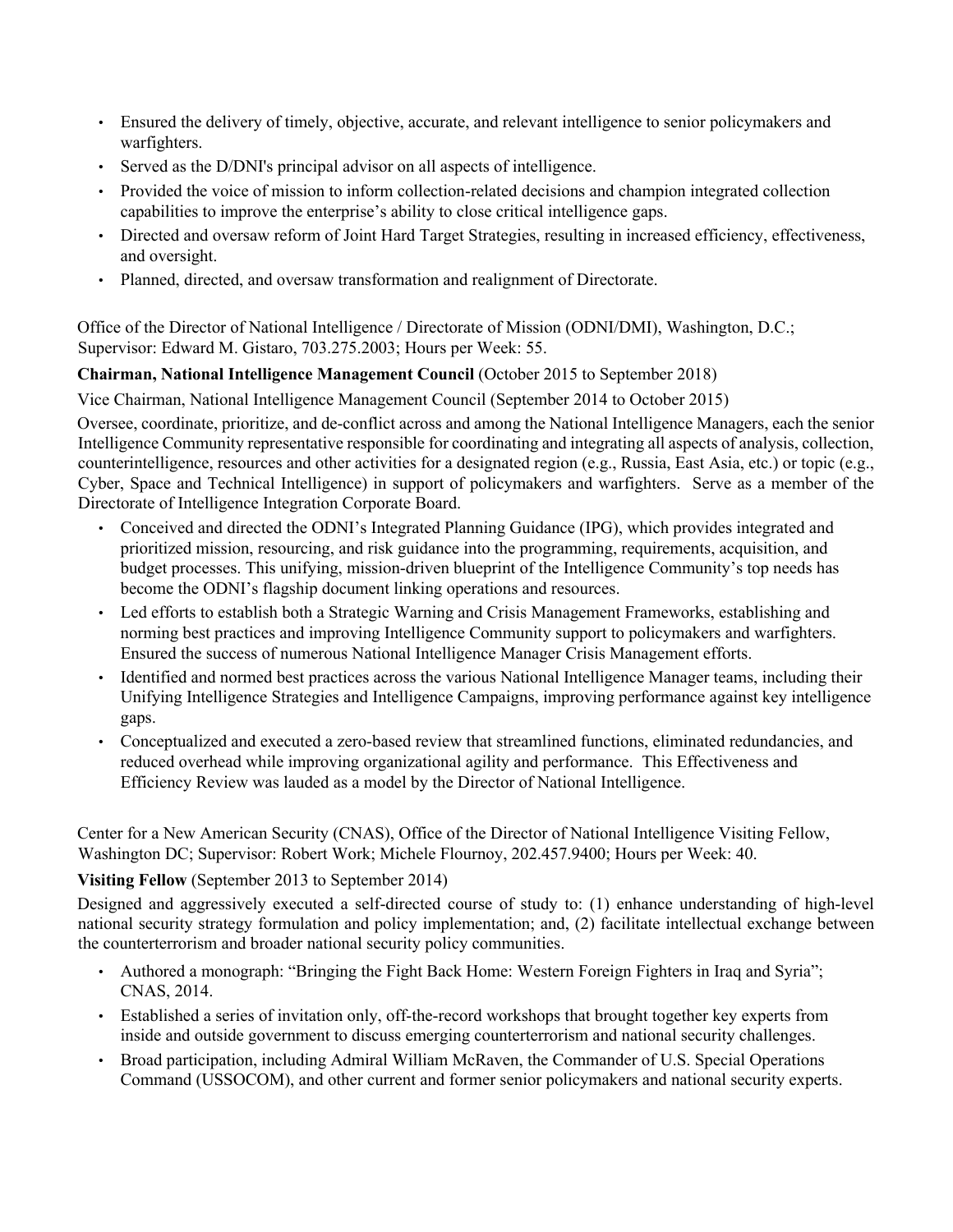Office of the Director of National Intelligence / National Counterterrorism Center (ODNI / NCTC), Washington, D.C.; Supervisor: VADM Michael LeFever, 703-275-2833; Hours per Week: 55.

**Group Chief, Counterterrorism Group** (August 2010 to September 2013)

#### **Group Chief, Attack Terrorists and Their Capacity (ATC)** (October 2008 to August 2010)

#### **Deputy Group Chief, Attack Terrorists and Their Capacity (ATC)** (July 2008 to October 2008)

Spearheaded development and realization of U.S. government counterterrorism (CT) strategies and action plans, overseeing all group activities to ensure alignment with DSOP policies and direction. Championed NCTC support to government departments and agencies on implementation of CT issues, matching operations with national CT plans and goals. Established internal controls, mechanisms, and processes to identify strategic objectives critical to national CT plans and policies, and institute review methods to ensure their success. Collaborate with interagency partners to ensure plans and activities are properly and efficiently integrated, deconflicted, and implemented; promote open communication with senior officials at Department of Defense (DOD), Combatant Commands, Joint Special

*continued...* 

Operations Command (JSOC), the Joint Staff, and Office of the Secretary of Defense (OSD), and brief National Security Staff (NSS) and Deputies' and Principals' Committee members regularly on key program issues. Direct and manage staff of dedicated specialists, leading team to reach peak performance through skilled evaluation, collaborative goal setting, and expert career development guidance.

- Strong historical record of contributions to DSOP recognized through selection as Group Chief for CTG during DSOP internal reorganization that consolidated responsibility for the majority of DSOP planning and implementation support to NSS.
- Hand-picked by NCTC Director to serve as lead planner for interagency task force reporting directly to NSC Deputies Committee and U.S. President; provided insightful and comprehensive analysis with decisive leadership that was directly responsible for task force successes.
- Led planning and implementation of successful counterterrorism efforts covering East Africa, West Africa, North Africa, the Arabian Peninsula, South Asia, Afghanistan, and Pakistan; ensured strategies and actions mitigated risks and aligned with wider national strategic goals.
- Ensured successful implementation of NSS / NCTC Senior Working Groups comprised of senior department and agency representatives from across the government to drive efforts in combating global AQN networks and safehavens.
- Demonstrated ability to excel in roles beyond defined group boundaries; established highly successful whole of government CT Crisis Response program, conducting senior level exercises in over a dozen US and international cities to improve response coordination and identify and mitigate gaps.
- Chaired broad range of senior-level interagency working groups in support of NSS, prepared briefing materials and reports for senior NSS and NCTC officials, and presented complex planning concepts and processes to senior-level audiences.
- Facilitated long-range planning for DSOP and CTG group personnel goals; proposed budgets, training, and travel schedules, and aided Office of Management and Budget (OMB) in prioritizing CT budget items.
- Repeatedly recognized by military and civilian program leaders both internally and externally for expertise in foreign policy, government relations, and national security policy and processes; consistently recommended for promotion to higher-level planning and executive leadership positions.

United States Army, Special Operations Command (SOCOM), MacDill AFB, Tampa, FL; Supervisor: Col Stephen A. Clark, NCTC, 517-280-5674; Hours per Week: 60.

#### **USSOCOM liaison to NCTC and Special Operations Support Team Planner** (July 2006 to June 2008)

Played crucial role in the success of U.S. national security policy by skillfully coordinating key operations, activities, and actions between high-level government departments and agencies. Led three-member Special Operations team tasked to strengthen NCTC operations, and served as proactive and knowledgeable USSOCOM representative while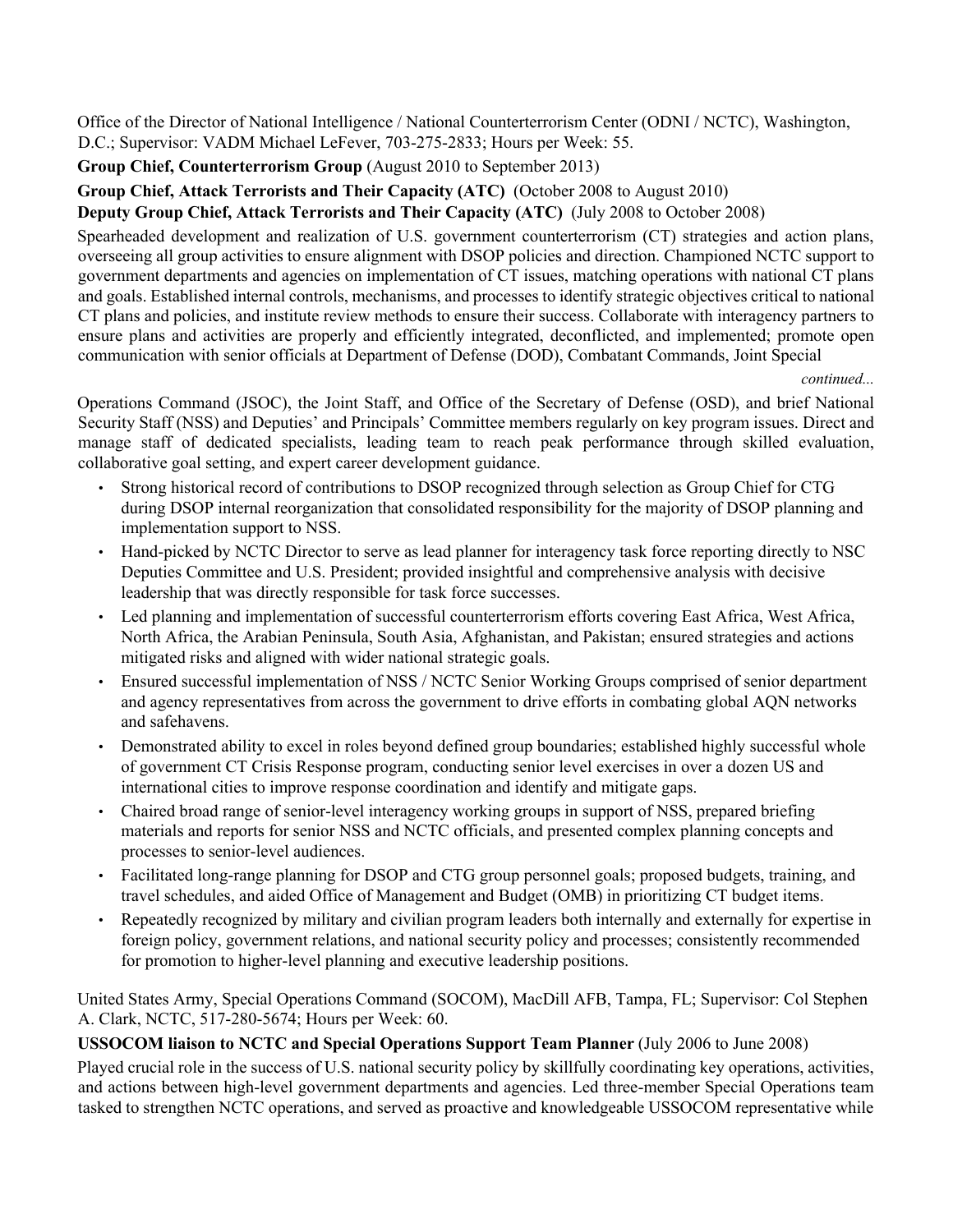interfacing with decision makers from all levels of Department of Defense, NCTC, and various related agencies. Efficiently organized tasking and staffing of products, briefings, information and activities between agencies, provided NCTC with embedded strategic and operational planning support, and delivered timely and sophisticated analysis of national and interagency documents, activities and processes that enabled senior leaders to make rapid, well-informed decisions.

- Selected to stand up interagency planning group that developed and implemented plans, processes and procedures to provide senior government decision makers with coordinated, integrated and synchronized options to disrupt emerging threats.
- Chosen as Deputy for organization responsible for dynamic planning, implementation and assessment of interagency efforts to attack terrorist organizations and their capabilities.
- Ensured SOCOM positions were accurately represented at all agency levels; served as SOCOM representative in DoD Counterterrorism Coordinating Committee working group.
- Interacted with diverse workgroups and integrated process teams to streamline documents, processes and procedures, and crafted USSOCOM input to national and interagency resources.

United States Army, Office of the Deputy Chief of Staff G-3 / 5 / 7, HQDA, Pentagon, Washington D.C. 20310; Supervisor: Mr. Thomas Tyra, 703-692-8805; Hours per Week: 60.

## **Strategy, Plans and Policy Officer** (May 2002 to June 2006)

Developed clear, concise, and highly detailed analyses, assessments and recommendations to define present and future organizational policy, strategic planning, and operational concepts. Worked closely with ranking officials from multiple internal departments and external agencies to craft efficient methodology for controlling state-of-the-art resources during any contingency. Produced and delivered high-quality, informative briefings and reports for executive-level management.

- Served as Strategy and Policy Fellow at Foreign Service Institute's Office of Special Programs (June 2004 to May 2005).
- Lead author and action officer for the Army Strategic Planning Guidance (2003-2004), as well as authoring sections of the National Military Strategy and Chairman's Risk Assessment documents as principal senior Army member of the Joint Staff J-5 writing team.
- Lead strategist for Army support of Phase III and IV Operation Iraqi Freedom contingencies; authored white papers, and prepared major DoD executive leaders for congressional testimony.
- Planned, moderated and participated in several key interagency planning process roundtables and exercises covering a host of foreign nations and involving high-level policy makers from the NSC, CIA, Office of the Secretary of Defense and Joint Staff, The Brookings Institution, The Carnegie Endowment, and Center for Strategic and International Studies.
- Played pivotal role in development of recommendations that promoted successful implementation of sensitive U.S. policy initiatives and contributed to diplomatic readiness of State Department; efforts recognized through receipt of the Meritorious Service Medal.

United States Army, United States Military Academy at West Point, West Point, NY 10996; Supervisor: COL Judy Luckett, 845-938-3300; Hours per Week: 60.

#### **Instructor / Assistant Professor** (July 1998 to April 2002)

Provided instruction in various history disciplines to classes of up to 120 students. Created lesson plans, maintained student records, conducted group and individual learning sessions, and supported student progress through constructive counseling, evaluation and review.

• Raised student awareness of history and its current relevance while heading American History division of West Point's History Department; efforts earned Meritorious Service Medal.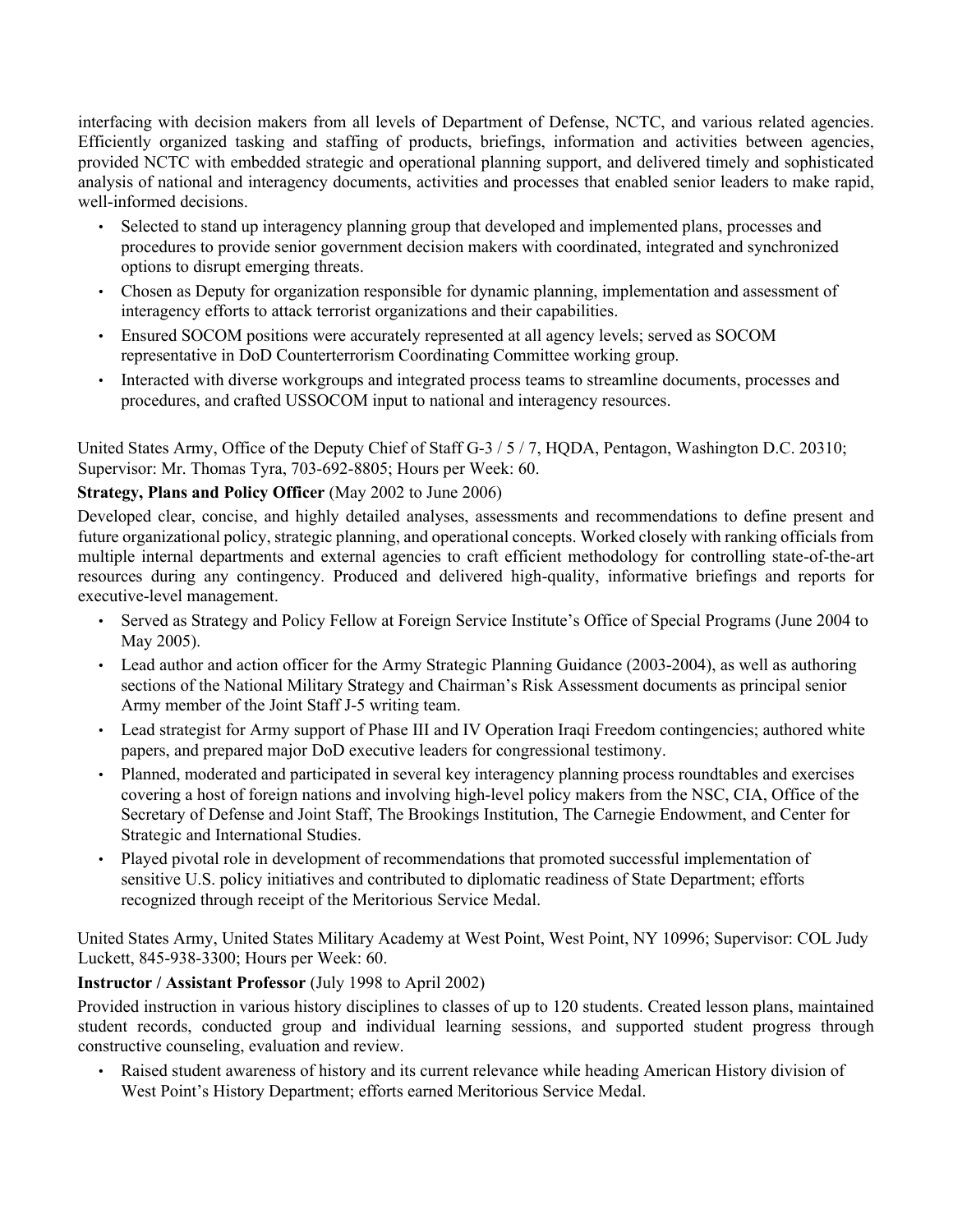• Consistently lauded by faculty and students for exceptional dedication, motivation, and teaching skill; served as department expert on 20th Century American History and U.S. Foreign Relations.

United States Army, HHC, 3rd Brigade, 3rd Infantry Division, Fort Benning, GA 31905; Supervisor: COL Stephen Schook, 706-544-1432; Hours per Week: 60.

**Chief Executive Officer (Company Commander)** (April 1994 to June 1996)

**Assistant Plans and Operations Officer (**September 1992 to March 1994)

Ensured success of critical global operations by providing leadership, planning, and supervision of headquarters group consisting of 140 team members and 70 heavy-duty vehicles. Held full responsibility for well-being, training and professional development of all team members, and oversaw proper maintenance and accountability of sophisticated equipment and property valued at more than \$185M.

• Demonstrated exceptional professionalism and leadership capabilities while achieving stellar results under stressful circumstances to earn Meritorious Service Medal.

United States Army, "B" Company, 2nd Battalion, 46th Infantry, 4th Training Brigade, Fort Knox, KY 40121. **Company Executive Officer** (April 1991 to September 1992)

United States Army, 3rd Battalion, 34th Armored Regiment, APO NY 09046.

**S-1 Adjutant / Scout Platoon Leader / Tank Platoon Leader** (November 1988 to March 1991)

## **EDUCATION AND CREDENTIALS**

**Master of Liberal Arts in Management – 2018**  Harvard University (Extension) – Cambridge, Massachusetts 02138

**Master of Arts in History (ABD Status) - 1998** Duke University – Durham, North Carolina 27708

#### **Bachelor of Science - 1988**

United States Military Academy at West Point – West Point, New York 10996

#### *Job-related Training*

- New York University, Stern School of Business: Global Political Risk 2016
- § Stanford University, Graduate School of Business: Leading Innovative Teams 2016
- Harvard University, John F. Kennedy School of Government: Senior Executives in National and International Security  $-2014$
- Joint Combined Warfare School 2006
- Defense Strategy Course 2004
- United States Army Command & General Staff Officers Course 2002
- Combined Arms and Services Staff School 1997

#### *Publications*

- § "Bringing the Fight Back Home: Western Foreign Fighters in Iraq and Syria," CNAS, 2014.
- § "The Way Ahead," Military Review, March 2004 Army Strategic Planning Guidance written in collaboration with Chief of Staff of the Army Peter Schoomaker
- § "An Imperfect Mirror: Racial Discourses and American War-planning, 1866-1925," Master's Thesis, Duke University, June 1998